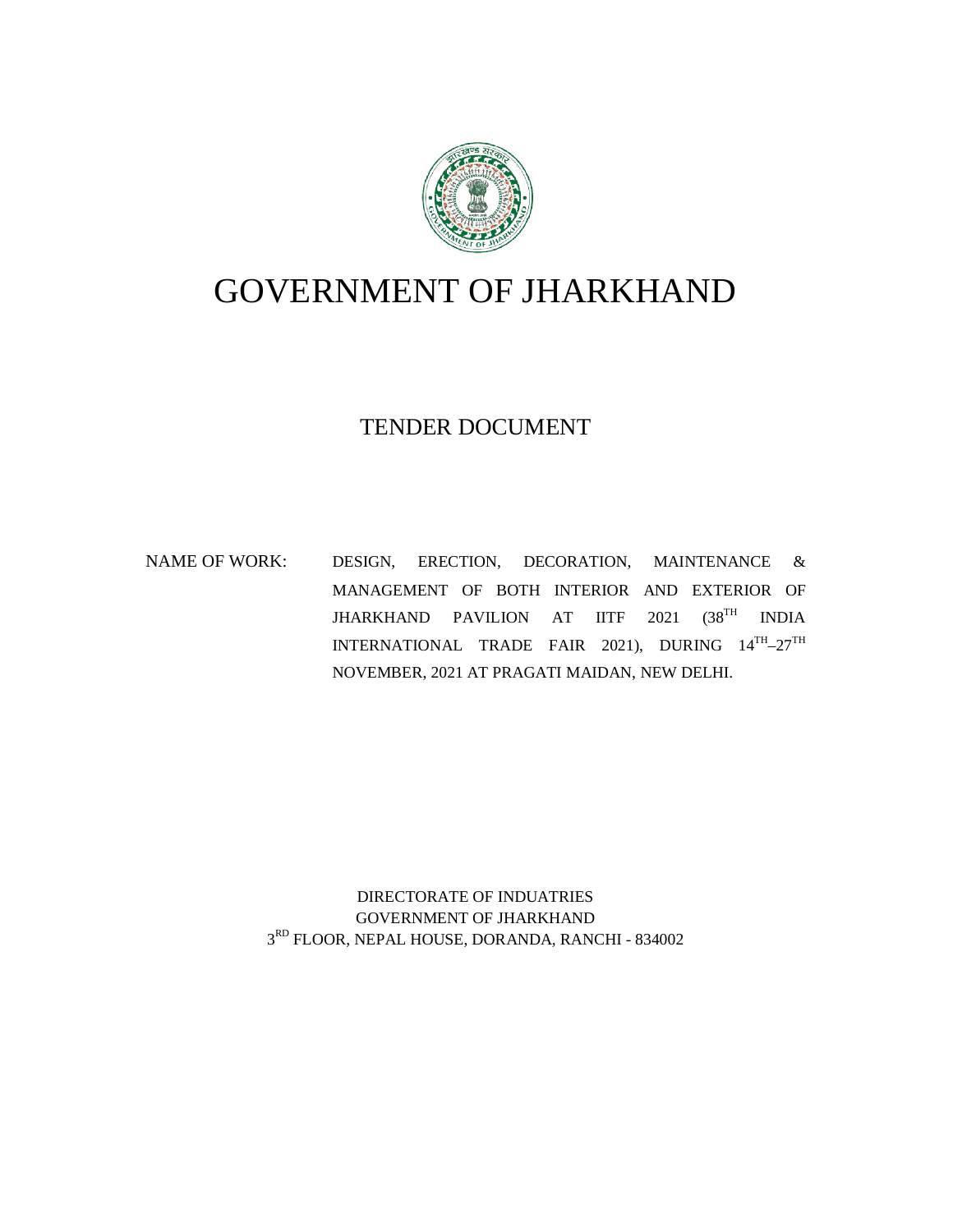### **1.** ASSIGNMENT:

As per design approved by department, overall erection and fabrication of Stall, Theme area, and other works like Maintenance and Management of Jharkhand Pavilion at **PragatiMaidan, New Delhi** (within 800 sq.mtr. space) for IITF-2021, 14<sup>th</sup>-27<sup>th</sup> November, 2021.

# **2. Date from which Tender Documents will be available:**

From **11/10/2021**and onwards on all working days during office hours after paying Bank Draft of **Rs.10,000/-**(Rs. ten Thousand Only) (Non-refundable) in favour of **Director of Industries, Jharkhand** Payable at **Ranchi.** The tender documents can also be downloaded from the website: **www.jharkhandindustry.gov.in**

*Tender Document Fee will be paid by the tenderer at the time of submitting the Bid if document is downloaded from website.* 

## **3. TENDER DEPOSIT:**

- **i)** The tenderer shall submit tender along with **EMD of Rs.**.**1,00,000/- (rupees one lakh only) (Refundable)** in the form of demand draft of any Nationalised Bank in favour of **"Director of Industries, Jharkhand, Ranchi"** payable at **Ranchi**
- ii) If the successful tenderer to whom the contract is awarded, refuses or neglects or fails to furnish the performance, his tender deposit shall be forfeited.
- iii) The EMD (without any interest) of unsuccessful tenderer will be returned as soon as practicable after the award of contract to successful party or termination of the validity of the tender proposal, whichever comes first.
- iv) Any tender without Tender Fee/ EMD (Earnest Money Deposit) will be rejected, except registered SMEs in Jharkhand.

### **4. ELIGIBILITY:**

- i) The Tenderer must be financially sound enough to execute the job.
- ii) Tenderer should have minimum turn over Rs 2.50 cr.
- iii) Tenderer should have erected, fabricated and maintained similar type of works in last three financial years as shown below
	- a. At least one similar Work of Rs. 50.00 Lakh and above or
	- b. At least two similar Works of Rs. 20.00 Lakh and above or
	- c. At least three similar Works of Rs. 15.00 Lakh and above.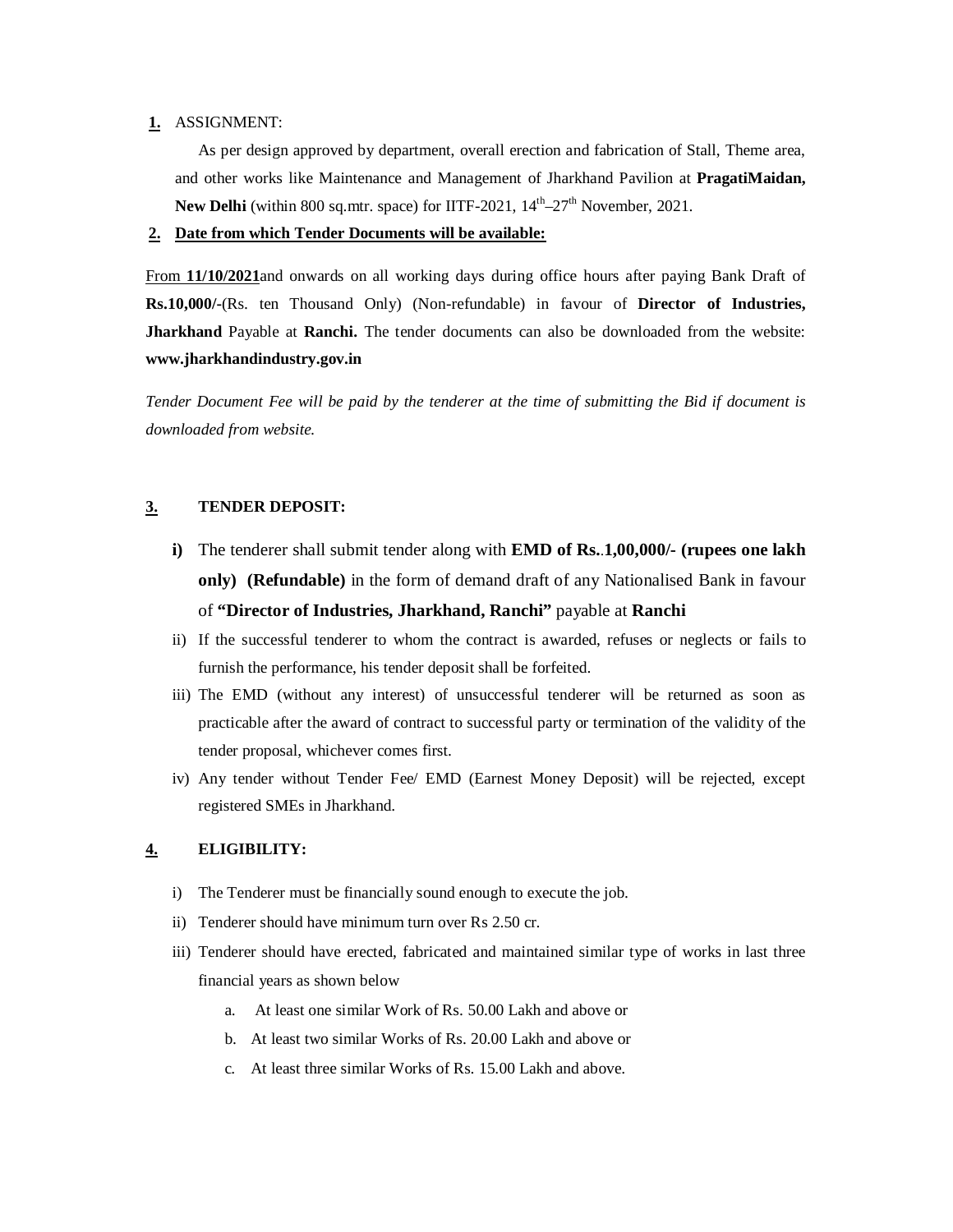- iv) Similar works means design & decoration of Pavilion at any National / International level event. Bidders should produce documentary proof of having designed and erected the pavilions of similar nature.
- v) The Tenderer must not be Black Listed by any Government Department / Agency.

#### **5. DOCUMENTS COMPRISING THE BID :**

 Tender shall be prepared and submitted in one SEALED ENVELOPE containing three individually sealed envelopes inside. All envelopes shall be surely sealed and shall have superscription on the cover indicating name and reference number of the tender and envelope number.

# **(a). Envelope 1 (Superscripted "Envelope 1:EMD")**

It will contain only earnest money deposit in the form of crossed bank draft of ` 1,00,000/- (rupees one lakh only) (Refundable) of any Nationalized Bank in favour of "**Director of Industries, Jharkhand"**payable at **Ranchi.**

#### **(b). Envelope 2 (Superscripted "Envelope 2: TECHNICAL BID")**

Documents mentioned in clause 4.2 below in serial order.

#### **(c). Envelope 3 (Superscripted "Envelope 3: Financial Bid") THE PRICE BID**

- **5.1.** The ENVELOPE 2 (Technical Bid) shall contain the filled up format as annexure-I. Following documents and documents establishing the bidder's eligibility as per the terms and conditions of the bid document**:**
- 1) Letter of authorization (annexure IV) for attending bid opening.
- 2) **Technical Proposal -** Design details along with print outs, electronic presentations (pen drive) The bidder should furnish a detailed work plan which should include an overall design and fabrication of stalls, design of theme area, layout plan/ design/ conceptualization, including outside and inside facia, model/ photograph. This must be given in the form of a presentation/ audio-visual, in a pen drive. The presentation should clearly explain the overall concept, in alignment with the theme.
- 3) Implementation plan
- 4) An "Action Calendar" for completion of the work (must be completed on or before  $12<sup>th</sup>$ November 2021).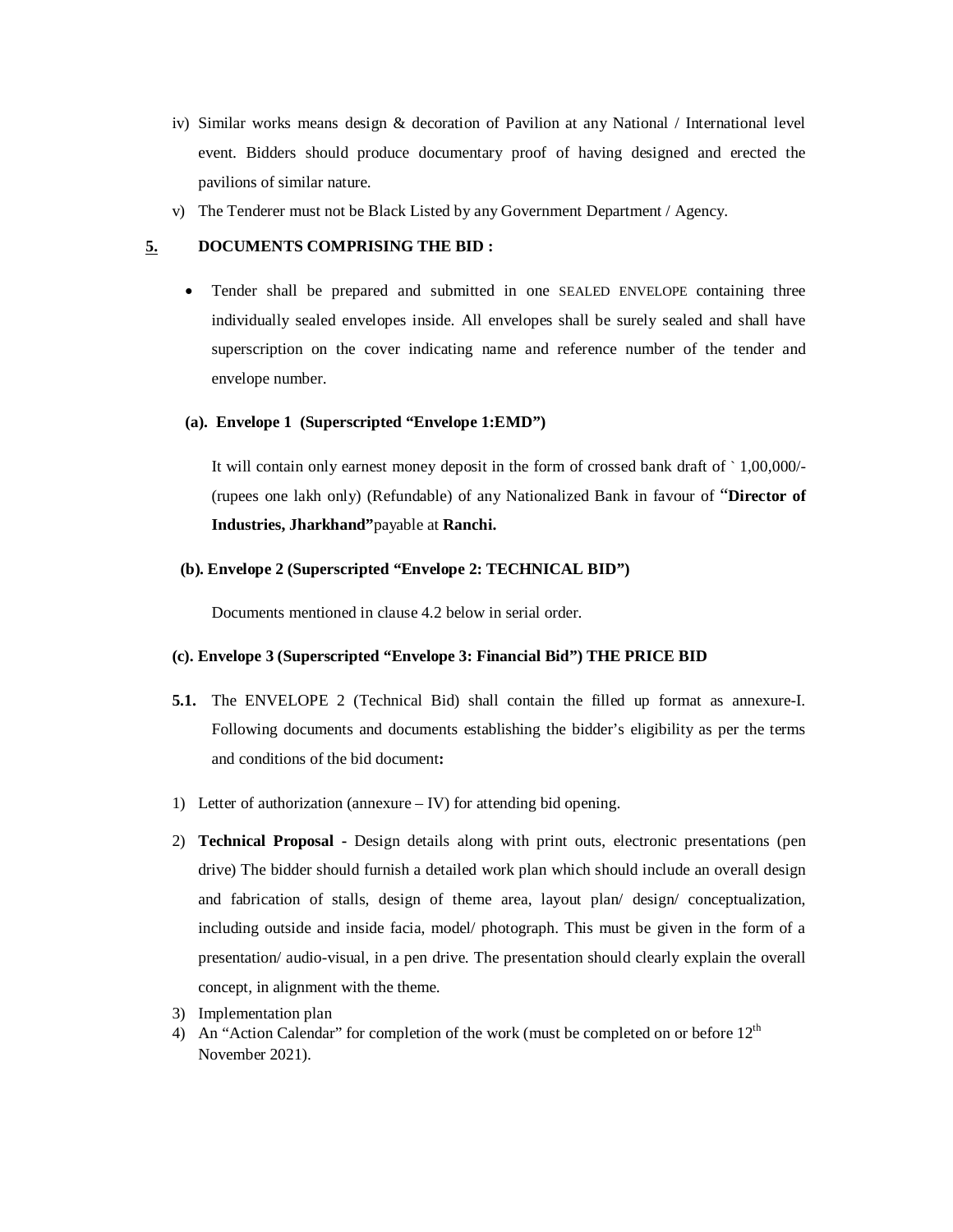- 5) Copies of Audited Balance Sheet of the firm / tenderer for the last 3 (three) years i.e. 2017-18, 2018-19 and 2019-20 along with ITR Computation Sheet on Income Tax of the relevant year.
- 6) Copy of PAN Card and GST Registration Certificate of the firm / tenderer.
- 7) A list of their clients and at least 5 references of organizations for whom they have done a similar type of job in the last 3 years (from 2017), and the order values thereof.
- 8) Only those firms who have minimum 04 (four) years experience of executing such work may apply. A document in support of such experience is required.
- 9) The number of personnel proposed for the assignment, their names (including name of the Team Leader), qualification, experience and competence.
- 10)Infrastructural facilities available at New Delhi with address proof and detail.
- 11)Copy of the Tender Document duly signed & stamped by the Tenderer in all pages.

# **6. FINANCIAL BID AND SHALL COMPRISE:**

The tenderer should submit unit rates, quantity and total cost with respect to each item in the scope of work (both in figures as well as in words). Item wise, subtotal and grand total of prices are to be very clearly indicated. Government of Jharkhand has the right to check the prices given in the tender forms and correct material error if any. In the event of any discrepancy between the unit price and the total price, the unit price shall prevail.

- i) Form of Bid (as per Annexure II)
- ii) Bill of Quantities (as per Annex –III)

## **7. PREPARATION OF THE BID/ TENDER:**

All documents relating to the bid shall be in English language.

# **8. ADDRESSED TO:**

The Sealed envelope super scribing "TENDER FOR I.I.T.F. - 2021" shall be addressed to the : Director Industry, Directorate of Industries, 3<sup>rd</sup> Floor, Nepal house, Doranda, Ranchi.

# **9. BID / TENDER OPENING AND EVALUATION:**

- a) The envelope marked as "Technical Bid" will be opened at the time of opening of Bids.
- b) All the bidders, who qualify in the Technical Bid, will have to make Power Point presentation before the Selection Committee.
- c) After the presentation, the Selection Committee for Jharkhand Pavilion will select the best suitable design and the Financial Bid of the selected bidder will only be opened by the Committee.